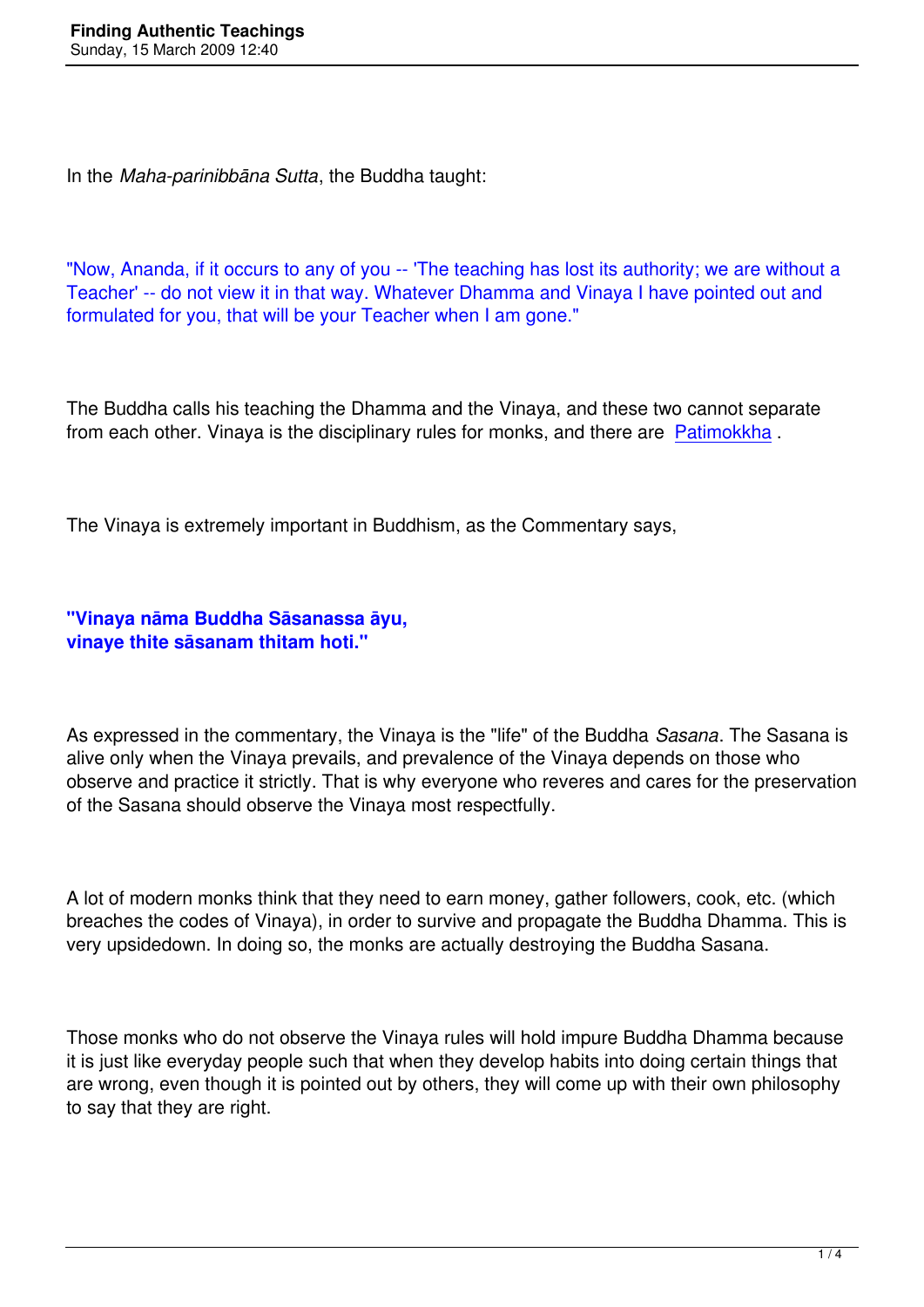So it is the same with the observance of the Vinaya rules. We should take note that the Vinaya rules were established by the Buddha himself to keep the purity of the Sangha (community of monks and nuns) and purity of the Dhamma.

Therefore those who don't keep and follow the Vinaya rules cannot possibly possess purity of mind and purity of Buddha Dhamma.

In the past 2,500 years, there has been monks wanting to alter the Vinaya rules, but after the careful consideration of the Arahants in each Buddhist Council, none of the Vinaya rules has changed.

However, a lot of monks today still change the rules to suit their needs, and this is a serious disrespect to the Buddha and the Noble Dhamma.

Worshipping and Highest Reverence

In Buddhism, worshipping the Buddha image and paying reverential salutes are not the highest reverence to the Buddha, and neither do offering flowers and water.

Before the Buddha's parinibbāna, the devas (gods) revered the Buddha thus (*Maha-parinibbān a Sutta* ):

"Ananda, the twin sala trees are in full bloom, though it is not the season of flowering. And the blossoms rain upon the body of the Tathagata and drop and scatter and are strewn upon it in worship of the Tathagata. And celestial coral flowers and heavenly sandalwood powder from the sky rain down upon the body of the Tathagata, and drop and scatter and are strewn upon it in worship of the Tathagata. And the sound of heavenly voices and heavenly instruments makes music in the air out of reverence for the Tathagata."

(Tathagata is another name for the Buddha)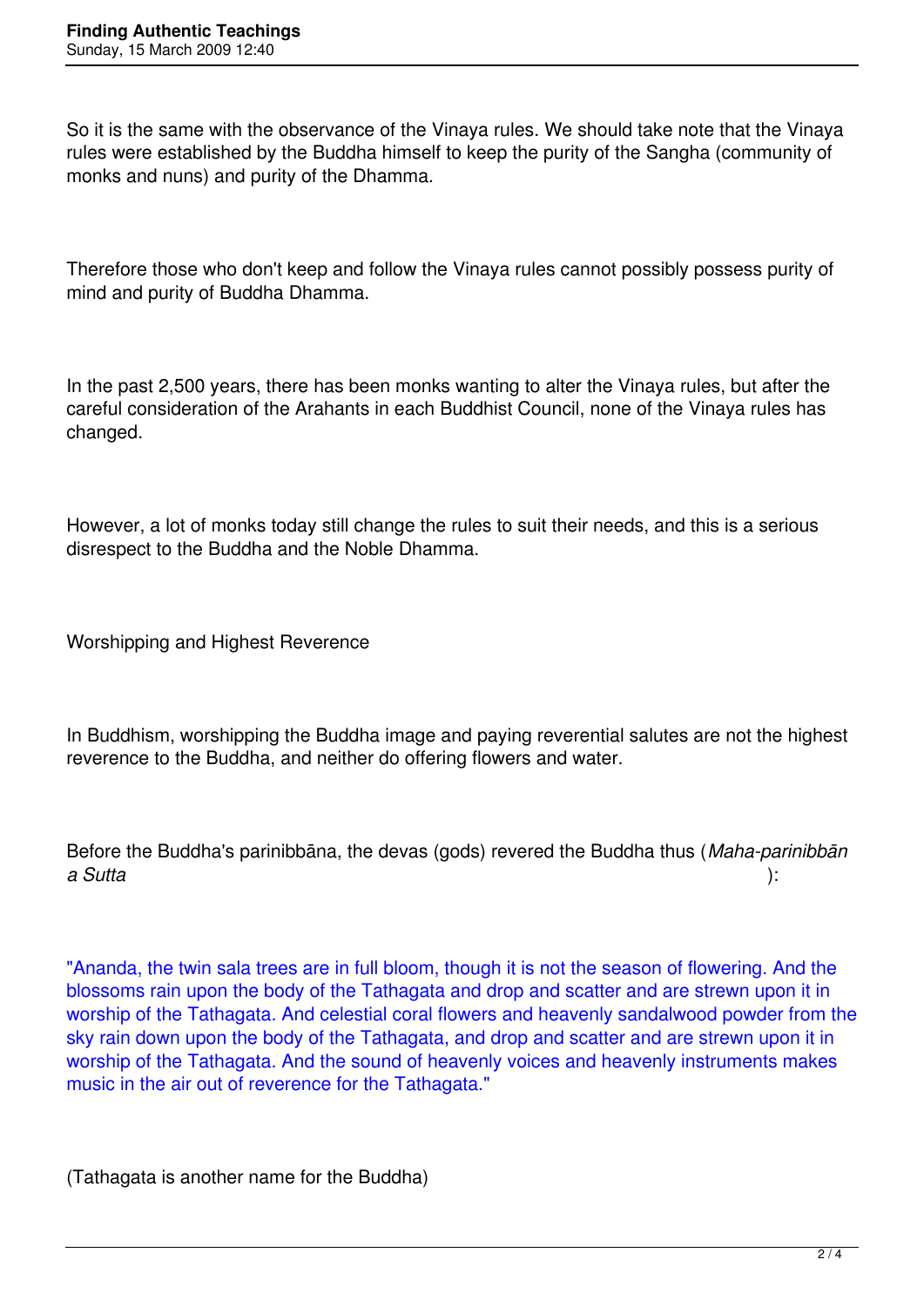However, the Buddha said,

"Yet it is not thus, Ananda, that the Tathagata is respected, venerated, esteemed, worshipped, and honored in the highest degree. But, Ananda, whatever bhikkhu or bhikkhuni, layman or laywoman, abides by the Dhamma, lives uprightly in the Dhamma, walks in the way of the Dhamma, it is by such a one that the Tathagata is respected, venerated, esteemed, worshipped, and honored in the highest degree. Therefore, Ananda, thus should you train yourselves: 'We shall abide by the Dhamma, live uprightly in the Dhamma, walk in the way of the Dhamma.'"

Therefore we emphasize the practice of the Noble Dhamma in Buddhism rather than mere worshipping.

There are also qualities of the Noble Dhamma that everyone should remember by heart, so the false Dhamma will not gain a footing. The Buddha taught,

"Gotami, the qualities of which you may know, 'These qualities lead to dispassion, not to passion; to being unfettered and not to being fettered; to self-effacement and not to self-aggrandizement; to modesty and not to ambition; to contentment and not to discontent; to seclusion and not to entanglement; to energy and not to idleness; to being unburdensome and not to being burdensome': You may definitely hold, 'This is the Dhamma, this is the Vinaya, this is the Teacher's instruction.'" (*Cv.X.5*)

Besides, the Noble Dhamma is never apart from the Four Noble Truths and the Eightfold Noble Path. If anything one hears is apart from these elements, one can safely conclude that this is a false Buddha Dhamma.

More importantly, if any method is not within the Eightfold Noble Path, it definitely is not the right method the Buddha preached.